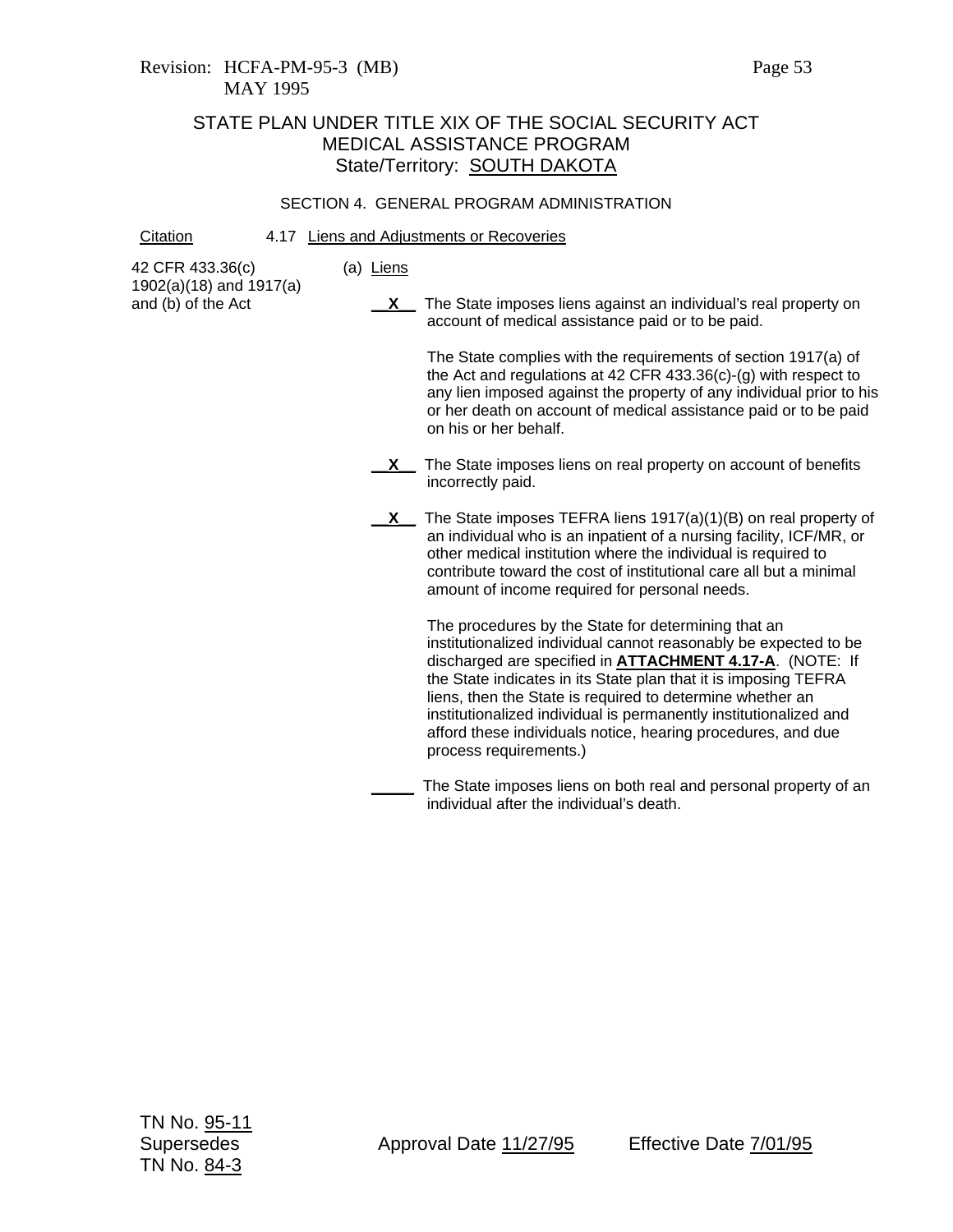- Citation 4.17 Liens and Adjustments or Recoveries (continued)
	- (b) Adjustments or Recoveries

The State complies with the requirements of section 1917(b) of the Act and regulations at 42 CFR 433.36(h)-(i).

Adjustments or recoveries for Medicaid claims correctly paid are as follows:

- (1) For permanently institutionalized individuals, adjustments or recoveries are made from the individual's estate or upon sale of the property subject to a lien imposed because of medical assistance paid on behalf of the individual for services provided in a nursing facility, ICF/MR, or other medical institution.
	- **\_\_\_\_\_** The State imposes liens on real property on account of benefits incorrectly paid.
- (2) **\_\_X\_\_** The State determines "permanent institutional status" of individuals under the age of 55 other than those with respect to whom it imposes liens on real property under section 1917(a)(1)(B) (even if it does not impose those liens).
- (3) For any individual who received medical assistance at age 55 or older, adjustments or recoveries of payments are made from the individual's estate for nursing facility services, home and community-based services, and related hospital and prescription drug services.
	- **\_\_\_\_\_** In addition to adjustment or recovery of payments for services listed above, payments are adjusted or recovered for other services under the State plan as listed below: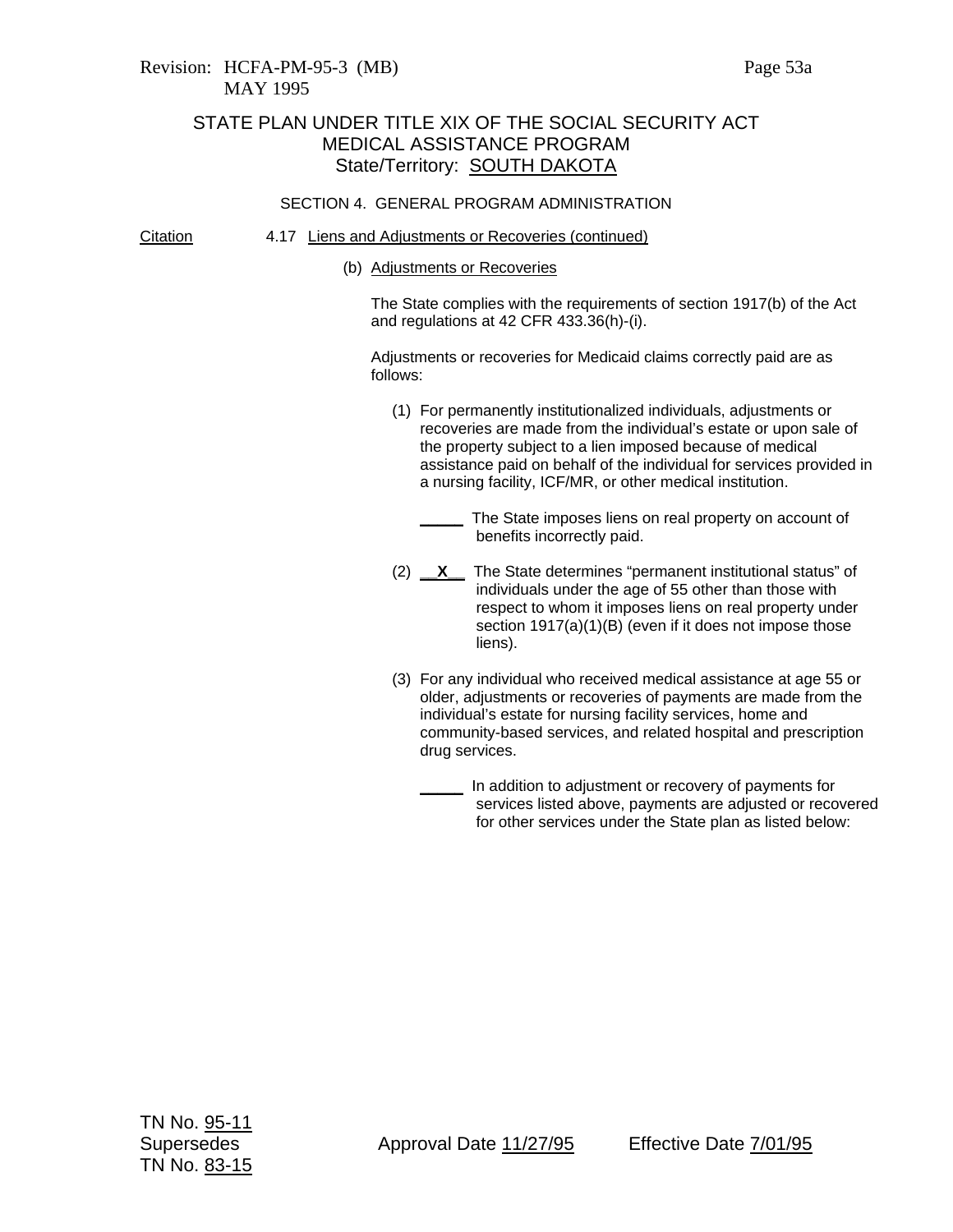Citation 4.17 Liens and Adjustments or Recoveries (continued)

- (b) Adjustments or Recoveries (continued)
	- (3) (Continued),

Limitations on Estate Recovery – Medicare Cost Sharing:

- (i) Medical assistance for Medicare cost sharing is protected from estate recovery for the following categories of dual eligibles: QMB, SLMB, QI, QDWI, QMB+, and SLMB+. This protection extends to medical assistance for four Medicare cost sharing benefits (Part A and B premiums, deductibles, coinsurance, and co-payments) with dates of service on or after January 1, 2010. The date of service for deductibles, coinsurance, and co-payments is the date the request for payment is received by the State Medicaid Agency. The date of service for premiums is the date the State Medicaid Agency paid the premium.
- (ii) In addition to being a qualified dual eligible the individual must also be age 55 or over. The above protection from estate recovery for Medicare cost sharing benefits (premiums, deductibles, coinsurance, and co-payments) applies to approved mandatory (i.e., nursing facility, home and community-based services, and related prescription drugs and hospital services) as well as optional Medicaid services identified in the State plan, which are applicable to the categories of duals referenced above.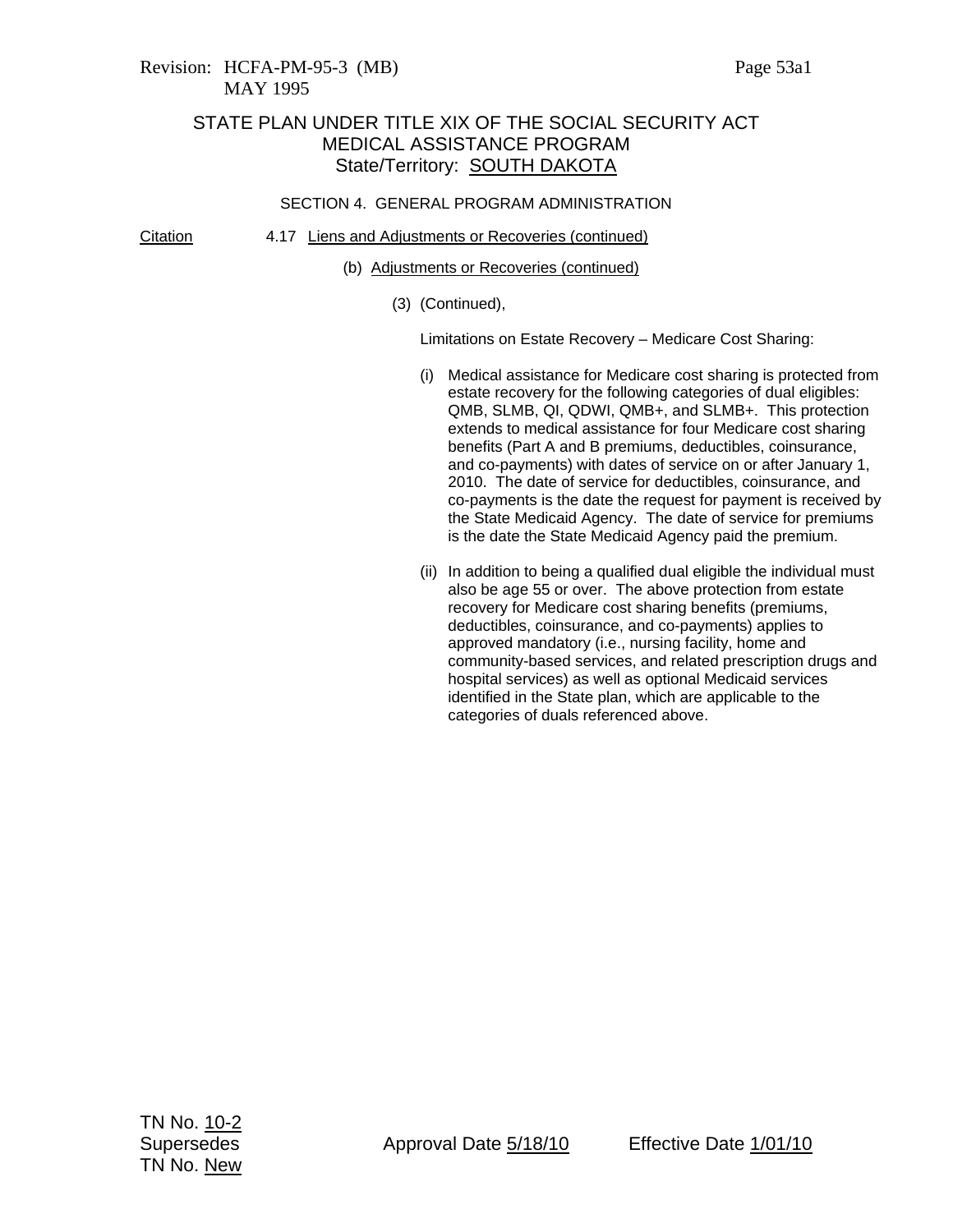# STATE PLAN UNDER TITLE XIX OF THE SOCIAL SECURITY ACT MEDICAL ASSISTANCE PROGRAM State/Territory: **SOUTH DAKOTA**

# SECTION 4. GENERAL PROGRAM ADMINISTRATION

## Citation 4.17 Liens and Adjustments or Recoveries (continued)

### (b) Adjustments or Recoveries (continued)

Section 1917(b)(1)(C) of the Act

(4) If an individual covered under a long-term care insurance policy received benefits for which assets or resources were disregarded as provided for in **ATTACHMENT 2.6-A, SUPPLEMENT 8c** (State Long-Term Care Insurance Partnership), the State does not seek adjustment or recovery from the individual's estate for the amount of assets or resources disregarded.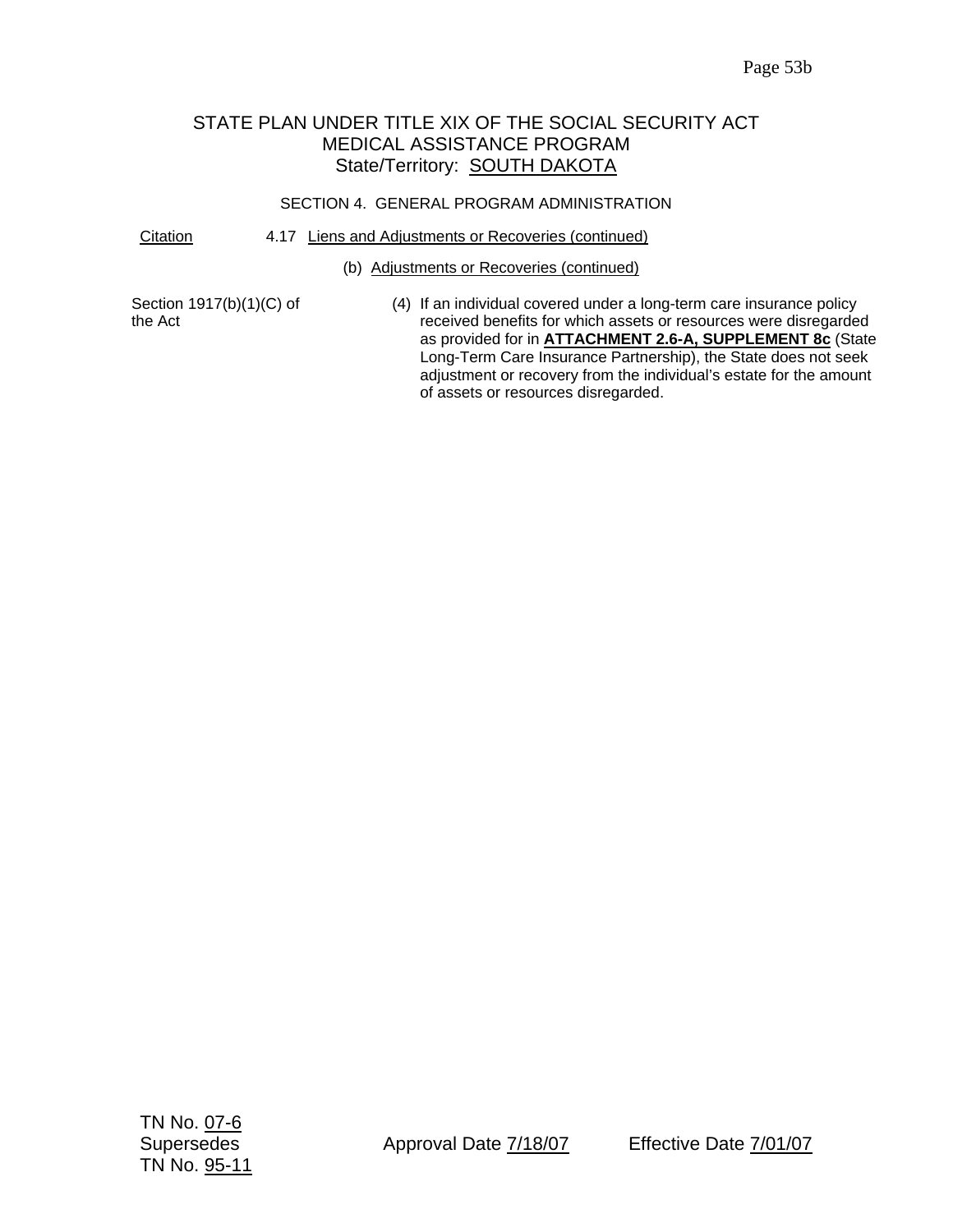Citation 4.17 Liens and Adjustments or Recoveries (continued)

(c) Adjustments or Recoveries - Limitations

The State complies with the requirements of section 1917(b)(2) of the Act and regulations at 42 CFR 433.36(h) - (i).

- (1) Adjustments or recovery of medical assistance correctly paid will be made only after the death of the individual's surviving spouse, and only when the individual has no surviving child who is either under age 21, blind, or disabled.
- (2) With respect to liens on the home of any individual who the State determines is permanently institutionalized and who must as a condition of receiving services in the institution apply their income to the cost of care, the State will not seek adjustment or recovery of medical assistance correctly paid on behalf of the individual until such time as none of the following individuals are residing in the individual's home:
	- (i) a sibling of the individual (who was residing in the individual's home for at least one year immediately before the date that the individual was institutionalized), or
	- (ii) a child of the individual (who was residing in the individual's home for at least two years immediately before the date that the individual was institutionalized) who established to the satisfaction of the State that the care the child provided permitted the individual to reside at home rather than become institutionalized.
- (3) No money payments under another program are reduced as a means of adjusting or recovering Medicaid claims incorrectly paid.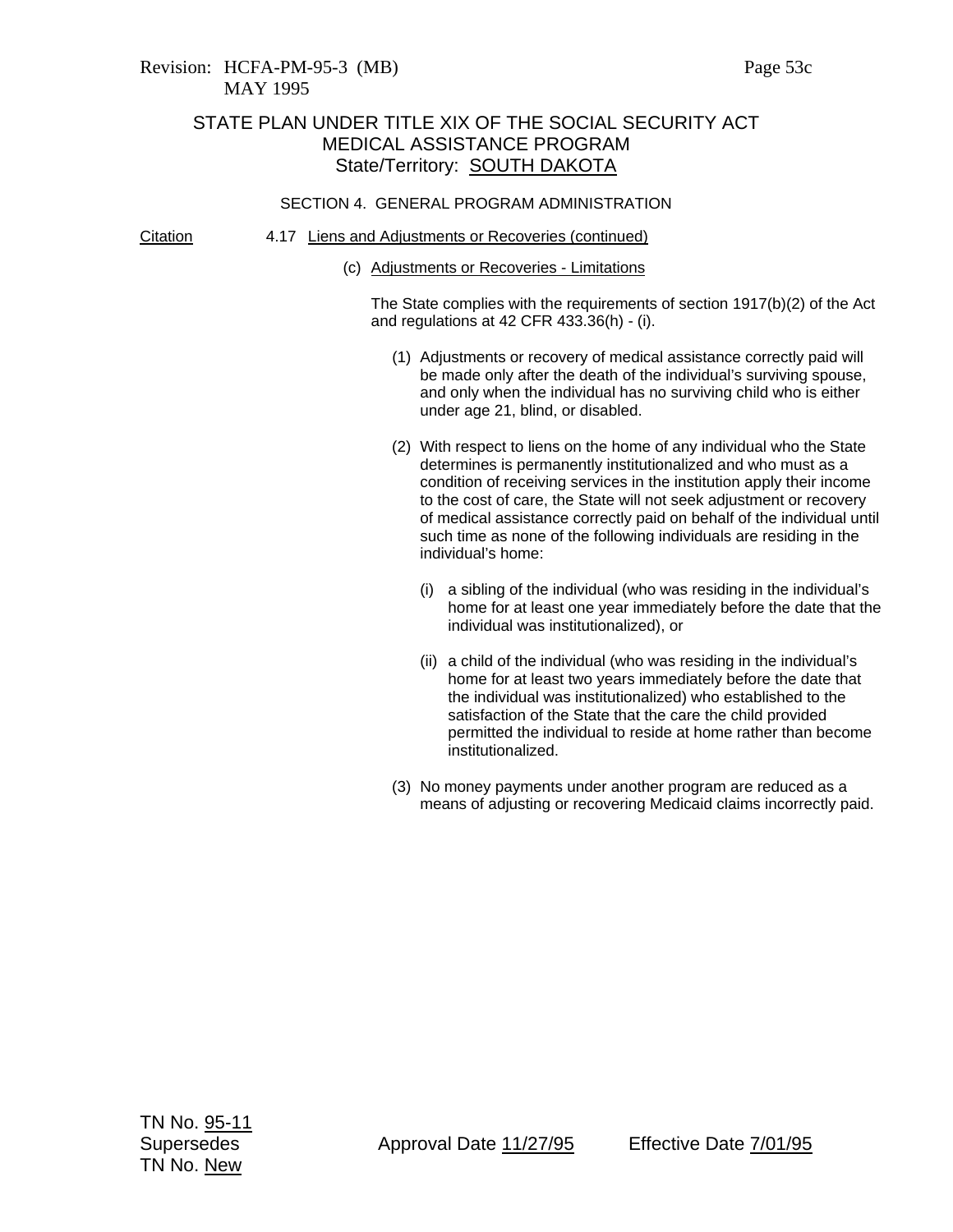#### Citation 4.17 Liens and Adjustments or Recoveries (continued)

## (d) ATTACHMENT 4.17-A

- (1) Specifies the procedures for determining that an institutionalized individual cannot reasonably be expected to be discharged from the medical institution and return home. The description of the procedure meets the requirements of 42 CFR 433.36(d).
- (2) Specifies the criteria by which a son or a daughter can establish the he or she has been providing care, as specified under 42 CFR 433.36(f).
- (3) Defines the following terms:
	- estate (at a minimum, estate as defined under State probate law). Except for the grandfathered states listed in section 4.17(b)(3), if the state provides a disregard for assets or resources for any individual who received or is entitled to receive benefits under a long term care insurance policy, the definition of estate must include all real, personal property, and assets of an individual (including any property or assets in which the individual had any legal title or interest at the time of death to the extent of the interest and also including the assets conveyed through devices such as joint tenancy, life estate, living trust, or other arrangement),
	- individual's home,
	- equity interest in the home,
	- residing in the home for at least 1 or 2 years,
	- on a continuous basis,
	- discharge from the medical institution and return home, and
	- lawfully residing.